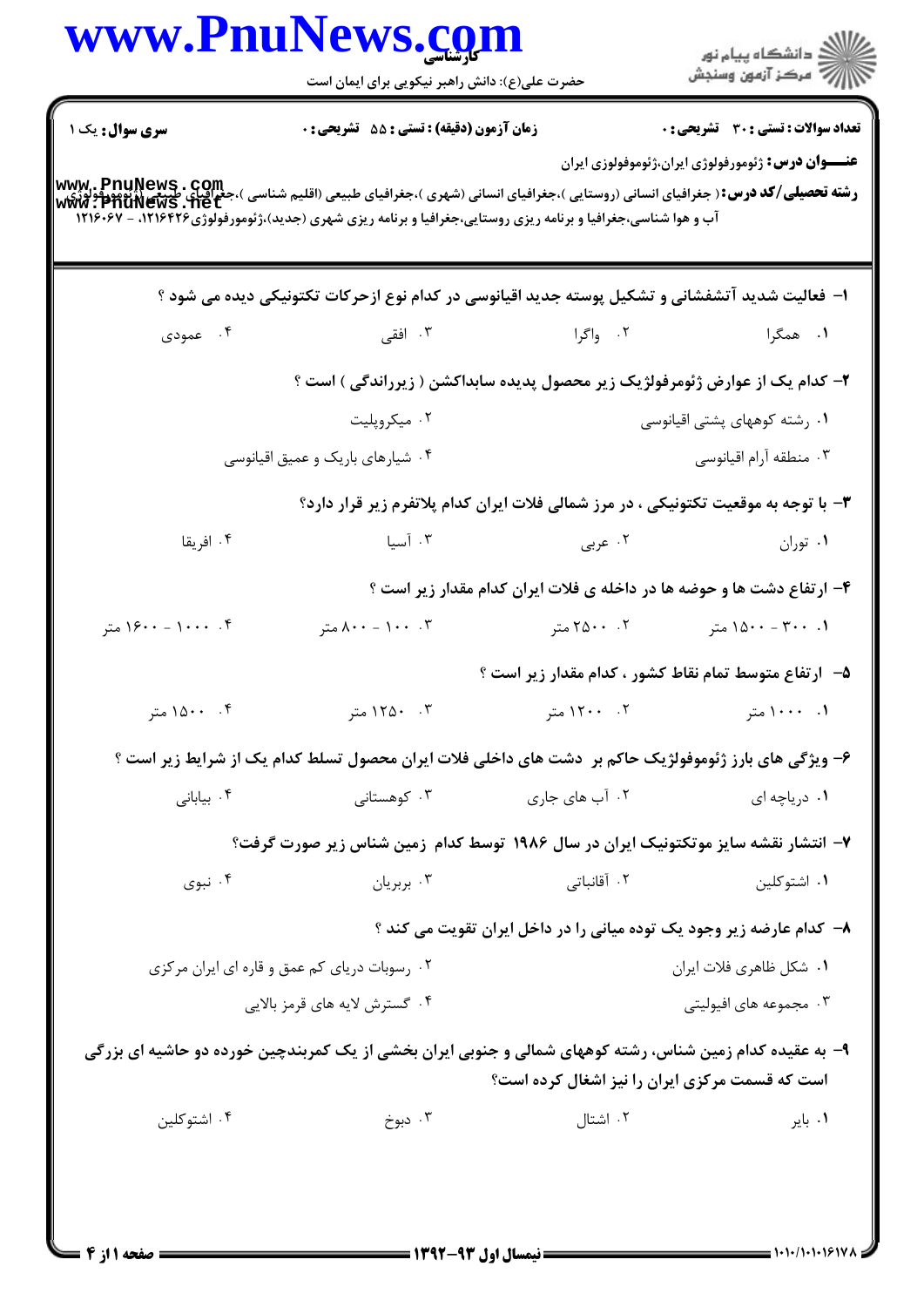|                        | www.PnuNews.com                                                                                                                                                                                                                                                                          |                 |                                                                                 |
|------------------------|------------------------------------------------------------------------------------------------------------------------------------------------------------------------------------------------------------------------------------------------------------------------------------------|-----------------|---------------------------------------------------------------------------------|
|                        | حضرت علی(ع): دانش راهبر نیکویی برای ایمان است                                                                                                                                                                                                                                            |                 | ر<br>دانشڪاه پيام نور)<br>اڳ مرڪز آزمون وسنڊش                                   |
| <b>سری سوال :</b> ۱ یک | زمان آزمون (دقیقه) : تستی : 55 آتشریحی : 0                                                                                                                                                                                                                                               |                 | <b>تعداد سوالات : تستی : 30 ٪ تشریحی : 0</b>                                    |
|                        | www . PnuNews , Com<br>ر <b>شته تحصیلی/کد درس:</b> جغرافیای انسانی (روستایی )،جغرافیای انسانی (شهری )،جغرافیای طبیعی (اقلیم شناسی )،جغرافینی (ژئ<br>www . PhuNews . net<br>۱۲۱۶۰۶۷ - ،آب و هوا شناسی،جغرافیا و برنامه ریزی روستایی،جغرافیا و برنامه ریزی شهری (جدید)،ژئومورفولوژی۱۲۱۶۴۲۶ |                 | <b>عنـــوان درس:</b> ژئومورفولوژی ایران،ژئوموفولوزی ایران                       |
|                        | +ا– براساس مطالعات زمین شناختی جدید ، ایران مرکزی از نظر ساختمان زمین و چینه شناسی به کدام واحد زیر شبیه است ؟                                                                                                                                                                           |                 |                                                                                 |
| ۰۴ پلاتفرم عربي        | ۰۳ زاگرس                                                                                                                                                                                                                                                                                 | ۰۲ کوه های شرقی | ۰۱ البرز                                                                        |
|                        |                                                                                                                                                                                                                                                                                          |                 | 1۱- قبل از شروع حرکات کوهزایی آلپی سرزمین ایران دارای کدام ویژگی زیر بوده است ؟ |
|                        | ۰۲ دریای عمق                                                                                                                                                                                                                                                                             |                 | ۱. پلاتفرمي                                                                     |
|                        | ۰۴ حوضه ی ژئوسنکلینالی                                                                                                                                                                                                                                                                   |                 | ۰۳ کوهستانی                                                                     |
|                        |                                                                                                                                                                                                                                                                                          |                 | ۱۲- کدام قلمرو زیر یک توده ی میانی واقعی محسوب می شود ؟                         |
|                        | ۰۲ چاله ی تکتونیکی ارومیه                                                                                                                                                                                                                                                                |                 | ۰۱ دشت کویر                                                                     |
|                        | ۰۴ بلوک لوت                                                                                                                                                                                                                                                                              |                 | ۰۳ ایران مرکزی                                                                  |
|                        | ۱۳- کشف آمیزه ی رنگین سبب شد تا زمین شناسان با اتکا به کدام مورد زیر سرگذشت تکتونیکی ایران را تفسیر کنند ؟                                                                                                                                                                               |                 |                                                                                 |
|                        | ۰۲ تکتونیک صفحه ای                                                                                                                                                                                                                                                                       |                 | ۰۱ سابداکشن پوسته ای                                                            |
|                        | ۰۴ گسترش توده ی میانی                                                                                                                                                                                                                                                                    |                 | ۰۳ تاثیر محور اورال - ایران - مالاگاشی                                          |
|                        |                                                                                                                                                                                                                                                                                          |                 | ۱۴- در اثر کدام حرکات کوه زایی پی سنگ ایران به حالت پلاتفرم در آمده است ؟       |
| ۰۴ آلیی                | ۰۳ کاتانگایی                                                                                                                                                                                                                                                                             | ۰۲ هرسي نين     | ٠١. كالدونين                                                                    |
|                        |                                                                                                                                                                                                                                                                                          |                 | ۱۵– حوضه تبخیری هرمز در کدام محدوده زیرمشخص گسترده شده بود ؟                    |
|                        | ۰۲ کرمان تا خلیج فارس                                                                                                                                                                                                                                                                    |                 | ٠١ كرمان تا عمان                                                                |
|                        | ۰۴ کرمان تا بوشهر                                                                                                                                                                                                                                                                        |                 | ۰۳ بندر عباس تا عمان                                                            |
|                        |                                                                                                                                                                                                                                                                                          |                 | ۱۶– کدام قلمرو ژئوسنکلینالی زیر ازپوسته ی اقیانوسی " نئوتتیس" تشکیل شده بود ؟   |
| ۰۴ زاگرس               | ۰۳ البرز                                                                                                                                                                                                                                                                                 | ۰۲ جنوب شرق     | ۰۱ کپه داغ                                                                      |
|                        | ۱۷– حرکات مربوط به کرتاسه زیرین تا ائوسن پایینی ، به کدام فاز تکتونیکی زیر تعلق دارد ؟                                                                                                                                                                                                   |                 |                                                                                 |
| ۰۴ پاسادنین            | ۰۳ هرسینین                                                                                                                                                                                                                                                                               | ۲. لارامی       | ۰۱ سیمیرین پسین                                                                 |
|                        | ۱۸- در اثر کدام حرکات کوهزایی زیر کوه های ایران مرکزی و شرقی و البرز بالا آمده و حوضچه های داخلی شکل گرفت ؟                                                                                                                                                                              |                 |                                                                                 |
| ۰۴ آسنتیک              | ۰۳ سیمیرین پیشین                                                                                                                                                                                                                                                                         | ۰۲ استرین       | ۰۱ پیرنه ای                                                                     |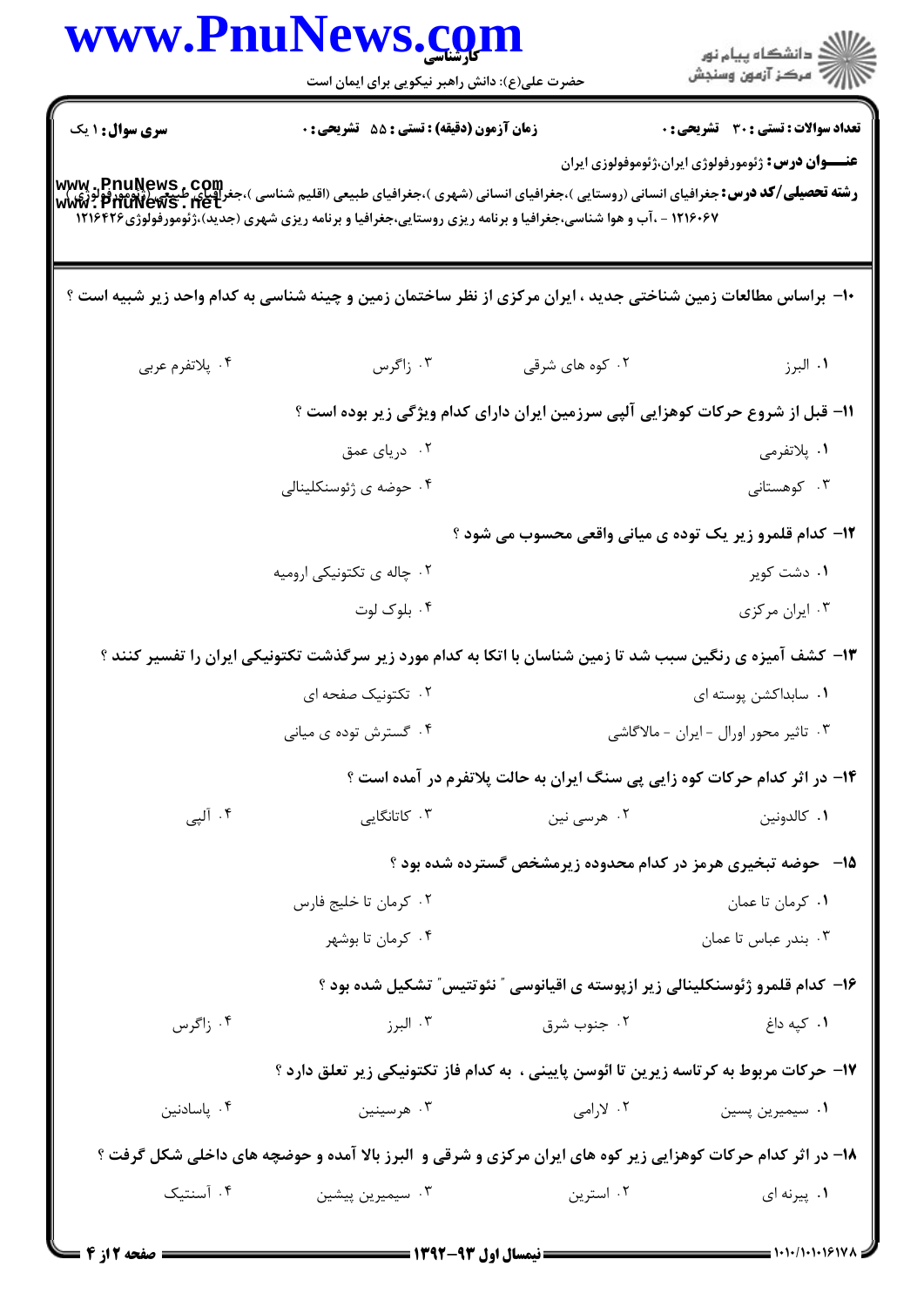|                        | www.PnuNews.com<br>حضرت علی(ع): دانش راهبر نیکویی برای ایمان است                                                                                                                        |                           | ر<br>دانشڪاه پيام نور)<br>ا∛ مرڪز آزمون وسنڊش                                |
|------------------------|-----------------------------------------------------------------------------------------------------------------------------------------------------------------------------------------|---------------------------|------------------------------------------------------------------------------|
| <b>سری سوال : ۱ یک</b> | زمان آزمون (دقیقه) : تستی : 55 تشریحی : 0                                                                                                                                               |                           | <b>تعداد سوالات : تستی : 30 ٪ تشریحی : 0</b>                                 |
|                        | -<br>Www . PnuNews , Com<br>Www : PhuNews . Net<br>Www : PhuNews . Net<br>۱۲۱۶۰۶۷ - ،آب و هوا شناسی،جغرافیا و برنامه ریزی روستایی،جغرافیا و برنامه ریزی شهری (جدید)،ژئومورفولوژی۱۲۱۶۴۲۶ |                           | <b>عنــــوان درس:</b> ژئومورفولوژی ایران،ژئوموفولوزی ایران                   |
|                        | ۱۹- اصطلاح ″ مورفو تکتونیک ″ برای اولین بار توسط چه کسی در مورد اشکال بزرگ ناهمواری های زمین به کار رفته است؟                                                                           |                           |                                                                              |
| ۰۴ باغدانف             | ۰۳ کوبر                                                                                                                                                                                 | ۰۲ بوبک                   | ۰۱ دو بوخ                                                                    |
|                        |                                                                                                                                                                                         |                           | ۲۰– کدام امتداد زیر بر گسل های واقع در شرق ایران حاکمیت دارد ؟               |
|                        | ۰۲ شمالی- جنوبی                                                                                                                                                                         |                           | ۰۱ شرقی - غربی                                                               |
|                        | ۰۴ شمال غربی - جنوب شرقی                                                                                                                                                                |                           | ۰۳ شمال شرقی - جنوب غربی                                                     |
|                        |                                                                                                                                                                                         |                           | <b>۲۱</b> - گسل های مهم ایران در نتیجه ی کدام حادثه ی زیر به وجود آمده است ؟ |
| ۰۴ آلپی                | ۰۳ کارلین                                                                                                                                                                               | ۰۲ کالدونین               | <b>۱.</b> کاتانگایی                                                          |
|                        |                                                                                                                                                                                         |                           | ۲۲- رشته کوه های زاگرس توسط کدام گسل از رشته کوه های مکران جدا می شود ؟      |
| ۰۴ نهبندان             | ۰۳ درونه $\cdot$                                                                                                                                                                        | ۰۲ میناب                  | ۰۱ نای بند                                                                   |
|                        |                                                                                                                                                                                         |                           | ۲۳- آنتی البرز شامل کدام رشته کوه ها در البرز مرکزی می شود ؟                 |
|                        | ۰۲ سپاهیه و بی بی شهربانو                                                                                                                                                               | ۰۱ یی بی شهربانو و آلاداغ |                                                                              |
|                        | ۰۴ کندوان و علم کوه                                                                                                                                                                     |                           | ۰۳ سپاهیه و بینالود                                                          |
|                        | <b>۲۴</b> - تفاوت مرفولژیک اساسی زون فلیش شرق ایران با زون مکران درکدام مورد زیر است ؟                                                                                                  |                           |                                                                              |
|                        | ۰۲ جنس سنگ ها                                                                                                                                                                           |                           | ۰۱ روند چین ها و ارتفاعات                                                    |
|                        | ۰۴ ساختمان زمین شناسی                                                                                                                                                                   |                           | ۰۳ سن و قدمت                                                                 |
|                        |                                                                                                                                                                                         |                           | ۲۵– مرحله اول فعالیت آتشفشان سبلان در کدام دوره زمین شناسی زیر آغاز شد ؟     |
| ۰۴ پليوسن              | ۰۳ میوسن                                                                                                                                                                                | ۰۲ اليگوسن                | ۰۱ ائوسن                                                                     |
|                        | ۲۶- کدام یک از تغییرات زیر پیامد منطقی پیشروی و پسروی یخچال های قاره ای است ؟                                                                                                           |                           |                                                                              |
| ۰۴ استاتیک             | ۰۳ ایزوستاتیک                                                                                                                                                                           | ۰۲ اقلیمی                 | ۰۱ تکتونیکی                                                                  |
|                        | ۲۷- در شرایط آب و هوایی کنونی ایران در کدام ارتفاعات زاگرس ، پهنه های کوچک یخچالی مشاهده می شود؟                                                                                        |                           |                                                                              |
| ۰۴ کوه دنا             | ۰۳ قلیان کوه                                                                                                                                                                            | ۰۲ اشتران کوه             | ۰۱ زرد کوه بختیاری                                                           |
|                        | ۲۸- کدام نام زیر برای دریاچه های واقع در چاله های بسته دوره های سرد یا بارانی کواترنر به کار می رود ؟                                                                                   |                           |                                                                              |
| ۰۴ هیدرولوژیکی         | ۰۳ تکتونیک <i>ی</i>                                                                                                                                                                     | ۰۲ سدی                    | ٠١. پلويال                                                                   |
| <b>= صفحه 3 از 4 =</b> | ـــــــــ نیمسال اول ۹۳-۱۳۹۲ ـــــــــ                                                                                                                                                  |                           | = 1・1・/1・1・1۶178                                                             |